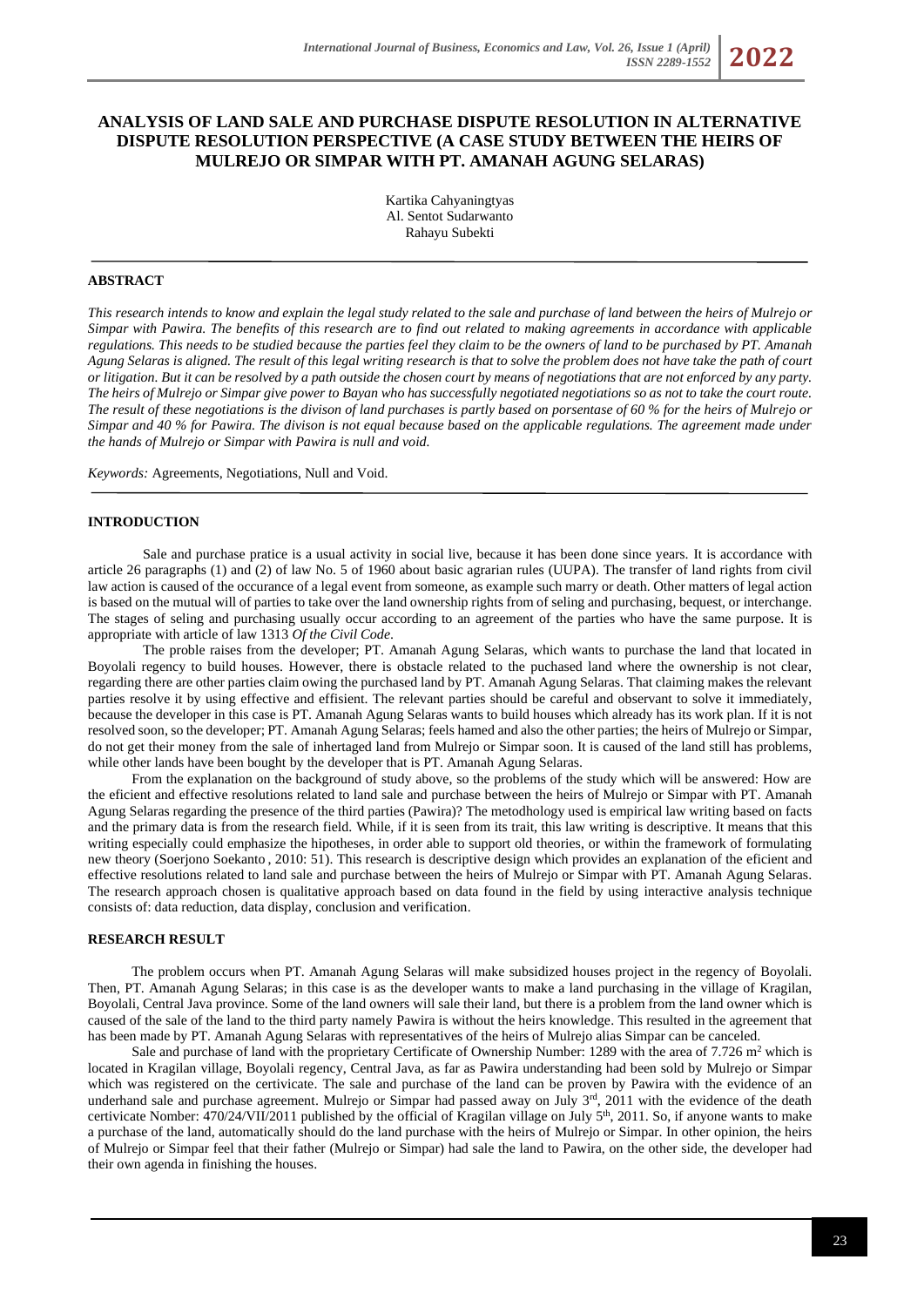From the problems explained above, the writer wants to analyze the effective resolutions by not taking to the court. Theoretically, there are two forum can be chosen by the parties in resolving the dispute, namely through court (litigation) or out of court (non-litigation) (Rahmadi Indra Tektona, 2011: 87). The dispute resolution through court must follow certain law procedural which surely taking alot of time (Indah Sari, 2019: 48). The resolution out of the court can also be refered as Alternative Dispute Resolution (ADR). In Chapter I of the General Provisions of Law Number 30 of 1999, Article 1 point 10, it is stated that ADR is institution for resolving disputes or differences of opinion through procedure agreed upon by the parties, namely resolutlion out of court through consultation, negotiation, mediation, consolidation, and expert judgment (Bambang Sutiyoso, 2008: 21). Meanwhile, the notion of ADR as an alternative to adjudication, means a consensus or cooperative dispute resolution mechanism, such as negotiation, mediation, and conciliation (Suyud Margono, 2000: 36). Several forms of ADR will be described clearly and briefly. Some of ADR forms are (Suyud Margono, 2000: 36):

a. Consultation;

- b. Negotiation;
- c. Mediation;
- d. Conciliation;
- e. Legal opinion;
- f. Arbitration;
- g. Good Offices;
- h. Mini Trial;
- i. Summary Jury Trial;
- j. Rent a Judge; and
- Med-Arb.

Alternative Dispute Resolution (ADR) is an alternative deserves consideration, especially by the business community because it is in accordance with the "character/nature" of business, which is characterized by complete, simple, fast, non-bureaucratic, practical and inexpensive conflict resolution (Marwah M. Diah, 2008: 122). By those advantages, the parties who have an interest in solving existing problems will use ADR.

By some out of court settlement options have been described above, so the effective and efficient option to settle a land sale and purchase dispute between the heirs of Mulrejo or Simpar and Pawira and PT. Amanah Agung Selaras is Negotiation which it is included in one of ADR by means of two-way communication which intends to obtain an agreement from the same or different communications, without involving the third party as the intermediary. The reason of choosing negotiation is because the parties who have interest directly negotiated without the presence of the third party as intermediary (although the interested parties give authority to other people who are capable in that issue). The absence of a third party as an intermediary because usually the third party provides advice, but in this case the third party is not used because the interested parties already have sufficient knowledge to solve the problem. The kind of ADR used is negotiation which similar to the peace stated in Articles 1851 to 1864 of the Civil Code. The settlement here must obtain the approval of the interested parties by surrendering, promising or withholding an item, ending a case. This option was chosen because based on the Positivism Theory which is based on applicable regulations, there are regulations that allow settlement by negotiation.

In addition, it should also be noted that negotiation is one of the alternative dispute resolution institution which is done out of the court, while reconciliation can be carried out either before the court process, or after the judicial trial is carried outs, both inside and outside the court session (Article 130 HIR) (Nevey Varida Ariani, 2012: 282). Negotiations can be called as kind of ADR chosen by the parties who have an interest or dispute who gives authority to other people by deliberation or negotiation to be able to resolve the case fairly.

In the dispute resolution, the heirs of Mulrejo or Simpar gave authority to the legal advisor to resolve it, because he was more capable in land sale and purchase. Meanwhile, Pawira also gave authority to village official who understood the legal o f theland sale and purchase, namely Bayan. Even though the disputing parties gave the authority to their respective confidants, but no one used the third party who acted as an intermediary. Therefore, the solution was by negotiating options by way of negotiations.

The resolution of a land sale and purchase dispute between the heirs of Mulrejo or Simpar and Pawira can be categorized into Interest Based Negotiation Technique. This technique was chosen to resolve the case between the heirs of Mulrejo or Simpar and Pawira because it has appropriate stages in the resolution process, such as:

- a. There was almost a deadlock during the negotiations with Bayan because the opposing party still argued that the Underhand Agreement of sale and purchase of the land with Mulrejo or Simpar was valid, so that he got his rights according to the contents of the agreement. But, on the other hand, the heirs of Mulrejo or Simpar argued that Mulrejo or Simpar had never sold part of the land and stated that the contents of the agreement were only a fabrication.
- b. Has four basic components, they are:
	- 1) The people component is people able to separate between people and problems which is proved by in the negotiations process he focuses on the problem and puts the Legal advisor and Bayan as a working partner so the problem is going to be resolved immediately. It is because there is another party, namely the developer (PT. Amanah Agung Selaras) who will buy the land, which can give benefits to the heirs of Mulrejo or Simpar and Pawira;
	- 2) The interest component is Legal advisor and Bayan focus on the contents of the underhand agreement regarding the rights of the heirs of Mulrejo or Simpar with Pawira based on applicable regulations;
	- 3) The option component is a Legal advisor and Bayan provide a choice regarding the shares between the heirs of Mulrejo or Simpar and Pawira, by the shares of percentage 60% is for the heirs of Mulrejo or Simpar and 40% is for Pawira. Mulrejo or Simpar's heirs gave 40% to Pawira because they still respect him as their parents' neighbor and also because of the exiting of witness evidence from Bayan who stated that Pawira had given some money to Mulrejo or Simpar for renting the land instead of buying it.;
- 4) The criterion component is an agreement has done regarding the option given in which it has a market value and in this case is the price of the land purchased by PT. Amanah Agung Selaras based on the local community customs. Then, the negotiation procedures are devided into three phases, they are (Nevey Varida Ariani, 2012 : 52-54) :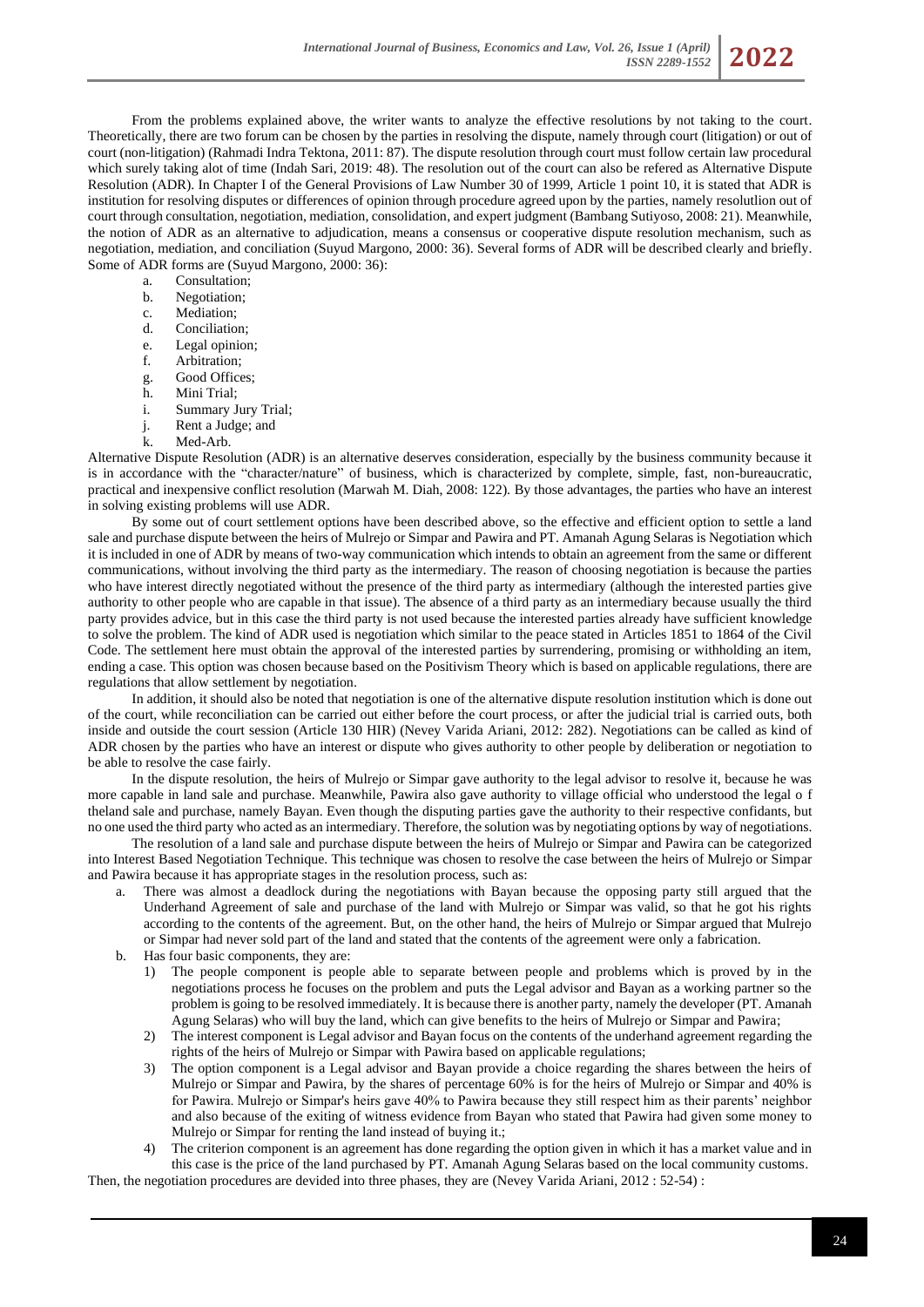Before doing negotiation, the negotiator prepares some steps such:

- a. Consolidation with the team/ colega;
- b. Preparing the agenda/material or issued needs to be negotiated;
- c. Setting the goal and target to be achieved;
- d. Making and fulfill the promise;
- e. Finding out the opponent (identity, personality, character, reputation, etc.);
- f. Checking all preparation;
- g. Is negotiation needed?
- h. How is the relationship quality among the heirs?
- 2. Ongoing Negotiation Phase
	- The ongoing negotiation phase, there are several things to note, they are:
	- a. Opening statement from the negotiator;
	- b. Sets the problem;
	- c. Sets a starting position (opening gambits);
	- d. Giving argumentation;
	- e. Investigating the opponent's possible response;
	- f. Giving consession;
	- g. Making a proposal;
	- h. Sets and sign the agreement.

Here, the negotiator needs to deliver the opening statement by giving a welcoming sentence or a short monolog which is stated by the dispute parties as the basic of the negotiation.

3. The Last Phase

Final phase is a step after negotiation has been done. Several things should be done are:

- a. Draw a conclusion have been agreed;
- b. The conclusion should be made in the written contract;
- c. Follow up the agreement;
- d. Forming a monitoring / implementation evaluating team.

At this preparation phase, the Legal Advisors and Bayan consolidated each other and had prepared the negotiation materials related to the sale and purchase agreement made under the hands of Mulrejo or Simpar and Pawira in the form of written evidence owned by each party. The goal and the target was a settlement or resolution related to the land's sale and purchase due to applicable regulations. In the next day, both parties will make an agreement which has to be adhered and implemented. However, before making an agreement, we needed to know the personality and character of the parties who became negotiators and prepared the necessary documents during negotiations.

Then, during the negotiation phase, the Legal advisor and Bayan giving a statement based on their points of view regarding the sale and purchase of the land, so we were able to find out the root of the problem. Next, it was explained that the begining of the agreement happen which was made between Mulrejo or Simpar and Pawira was invalid. It was because there was an unfulfill requirement, namely a certain matter regarding the clarity of the part of the land purchased by Pawira. So, Pawira did not have full rights to the part of the purchased land which was stated in the agreement. The Legal advisor suggested that the agreement was not valid, and made the Bayan surprised and still believed on his opinion that the agreement was valid. After that, holding a negotiation is a way to divide the share obtained by the heirs of Mulrejo or Simpar with Pawira related to applicable regulations. Then the Legal advisor gave a concession in the form of a share based on a percentage of 60% for the heirs of Mulrejo or Simpar and 40% for Pawira. The Bayan also accepted the share distribution because the Legal advisor had explained there were flaws in the agreement. And if he still persists on his opinion, even though taking to the court, the result have been predicted by the Legal advisor and the relationship with the heirs of Mulrejo alias Simpar is also not good because if you take the court route there are parties who feel aggrieved. Another thing is if he takes to the court, Pawira will not get the right of the land at all. Next, it is a meeting agenda to approve the agreements that has been agreed. The agreement should be adhered to by the parties who in this case are the heirs of Mulrejo alias Simpar, Pawira, and PT. Amanah Agung Selaras because there has been an agreement and based on article 1338 Of the Civil Code which explains that the agreement is considered a law for the parties who have agreed.

At this final phase, the Legal Advisors and Bayan concluded that the share of the disputed land was 60% for the heirs of Mulrejo or Simpar, then 40% for Pawira and also the payment mechanism was gradually in accordance with payments from the developer (PT. Amanah Agung Selaras). Then, it was listed in the written agreement without a coercion from both parties or even from the witnesses from the Legal advisor, Bayan, and the Director of PT. Amanah Agung Selaras. The implementation of the agreement is monitored by Legal Advisors and Bayan regarding the payments from PT. Amanah Agung Selaras to the heirs of Mulrejo or Simpar and Pawira.

## **CONCLUSION**

Dispute resolution outside the court is very effective and efficient. This is because the sale and purchase of land based on the agreement does not meet the legal requirements of the agreement and there are other objectives in the form of profits from the land purchased by the developer (PT. Amanah Agung Selaras). The result for the parties are getting profit, so the purpose of a winwin solution out of court is the right solution for this case. The agreement made under the hand between Mulrejo or Simpar and Pawira based on applicable regulations is null and void, so, the offer given to the land issued is divided by a percentage of 60% for Mulrejo or Simpar's heirs and 40% for Pawira. The 40% share for Pawira is because according to the witness, in this case is the Bayan, he saw the payment to Mulrejo or Simpar. However, according to the heirs of Mulrejo or Simpar, the payment is only for land rent, not for seling the land.